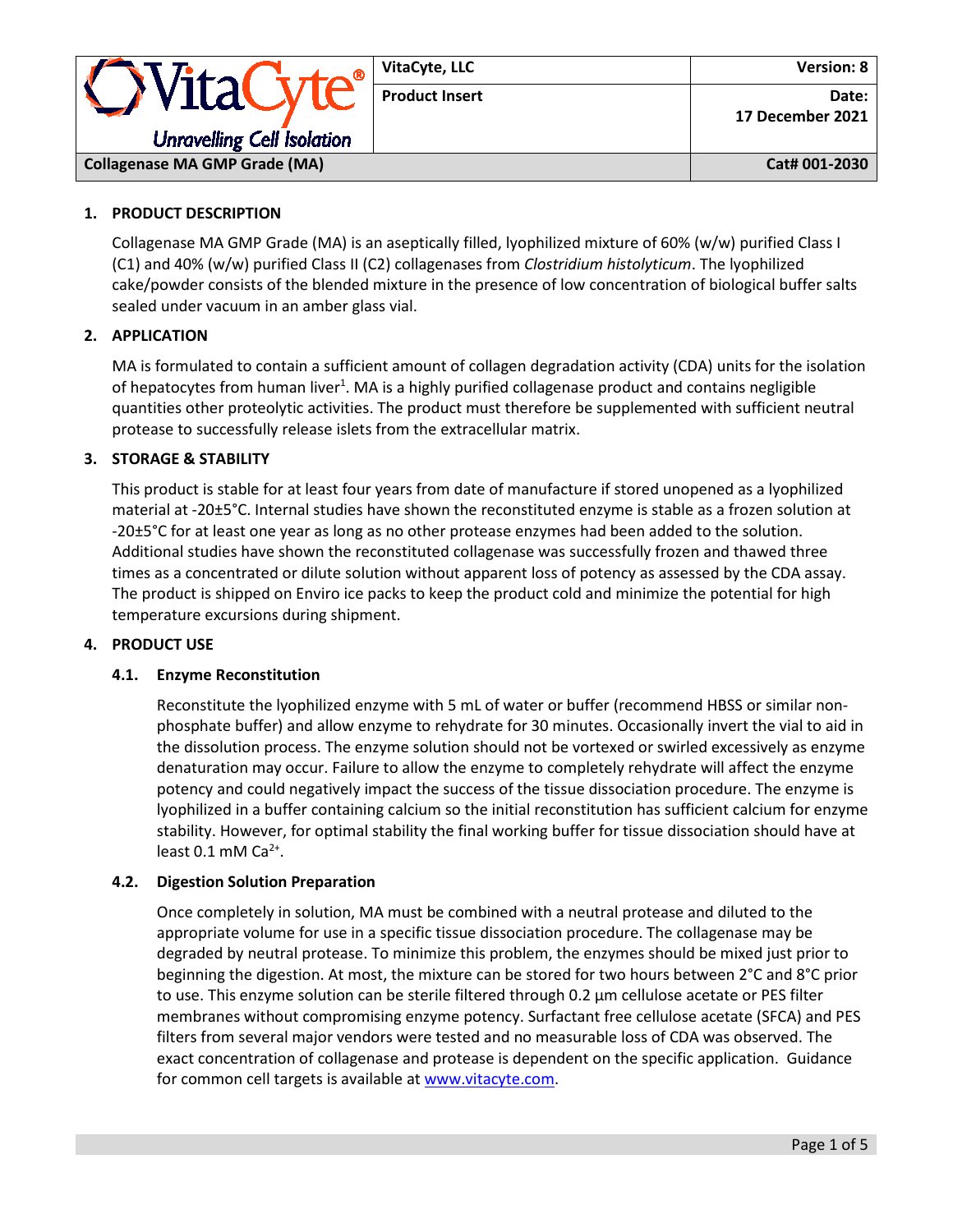|                                      | VitaCyte, LLC         | Version: 8                |
|--------------------------------------|-----------------------|---------------------------|
| <i><b>OVitaCyte®</b></i>             | <b>Product Insert</b> | Date:<br>17 December 2021 |
| <b>Unravelling Cell Isolation</b>    |                       |                           |
| <b>Collagenase MA GMP Grade (MA)</b> |                       | Cat# 001-2030             |

# **4.3. Human Liver Preparation & Digestion Protocol**

MA contains approximately 2.5 million CDA units. This vial is sufficient to perform two hepatocyte isolations on surgical resection tissue specimens up to 150 g or one hepatocyte isolation from a deceased donor organ specimen up to 300 g. For deceased donor organ specimens > 300 g additional collagenase is recommended.

MA should be mixed with BP Protease which contains approximately 1.1 million neutral protease units. This vial is sufficient to perform one hepatocyte isolation on surgical resection tissue specimens up to 150 g. Additional vials are required to perform isolation on deceased donor organs. We recommend using two vials on deceased donor organs up to 300 g and 2 ½ vials on organs > 300 g.

This protocol is based on the method of Nakazawa<sup>2</sup>, et al. using the following buffers:

- P1 1x HBSS without Ca<sup>2+</sup>/Mg<sup>2+</sup> (MediaTech 20-021-CV), 25 mM HEPES, 0.5 mM EGTA
- P2 1x HBSS without  $Ca^{2+}/Mg^{2+}$  (MediaTech 20-021-CV), 25 mM HEPES
- P3 Eagles-modified Minimal Essential Medium (EMEM with EBSS and 25 mM HEPES and without L-glutamine; Lonza 12-136Q), supplemented with Collagenase MA and BP Protease as described above

| <b>Step</b> | Procedure                                                                                                                                                                                                                                                                                                         |
|-------------|-------------------------------------------------------------------------------------------------------------------------------------------------------------------------------------------------------------------------------------------------------------------------------------------------------------------|
| 4.3.1.      | Both warm and cold ischemia times should be kept to a minimum for best results, but<br>cold ischemia times up to 36 hours have provided acceptable yields of healthy<br>hepatocytes.                                                                                                                              |
| 4.3.2.      | Warm 500 mL of P1, 500 mL P2, and 500 mL of the unsupplemented EMEM in a 37°C<br>water bath. Volumes for all three buffer solutions should be doubled for organ masses of<br>> 300 g. The amount of enzyme recommended is detailed in the Reagent Preparation<br>section above                                    |
| 4.3.3.      | Prepare the collagenase and neutral protease per instructions in the Reagent Preparation<br>section above.                                                                                                                                                                                                        |
| 4.3.4.      | Place catheters made from silicone tubing in branches of the hepatic and portal veins and<br>secure with purse-string sutures. If isolating hepatocytes from a surgical resection tissue<br>sample, tie off unused vessels and seal the cut surface with medical glue to create a<br>closed circuit in the organ. |
| 4.3.5.      | When the MA and BP Protease are completely in solution, add the recommended<br>amounts to the warmed EMEM, which will complete the P3 buffer. This collagenase-<br>neutral protease mixture (P3 buffer) should be used within one hour of making it.                                                              |
| 4.3.6.      | Place the liver in a sterile bag and connect tubing to a peristaltic pump that delivers the<br>perfusate at a rate of 45 mL/minute. Pull through 500 mL of P1 without recirculation.                                                                                                                              |
| 4.3.7.      | Discard the P1 perfusate by aspiration and immediately follow with 500 mL of P2, under<br>the same conditions.                                                                                                                                                                                                    |
| 4.3.8.      | Discard the P2 perfusate by aspiration. Initiate the enzymatic dissociation of the liver by<br>perfusing 500 mL of the P3 buffer. The P3 buffer should be recirculated through the liver.                                                                                                                         |
| 4.3.9.      | Digestion will be quenched with ice-cold EMEM when cells begin to release beneath<br>Glisson's capsule (usually 15-25 minutes). We recommend using visual clues to determine<br>the digestion endpoint and not using a predetermined set time.                                                                    |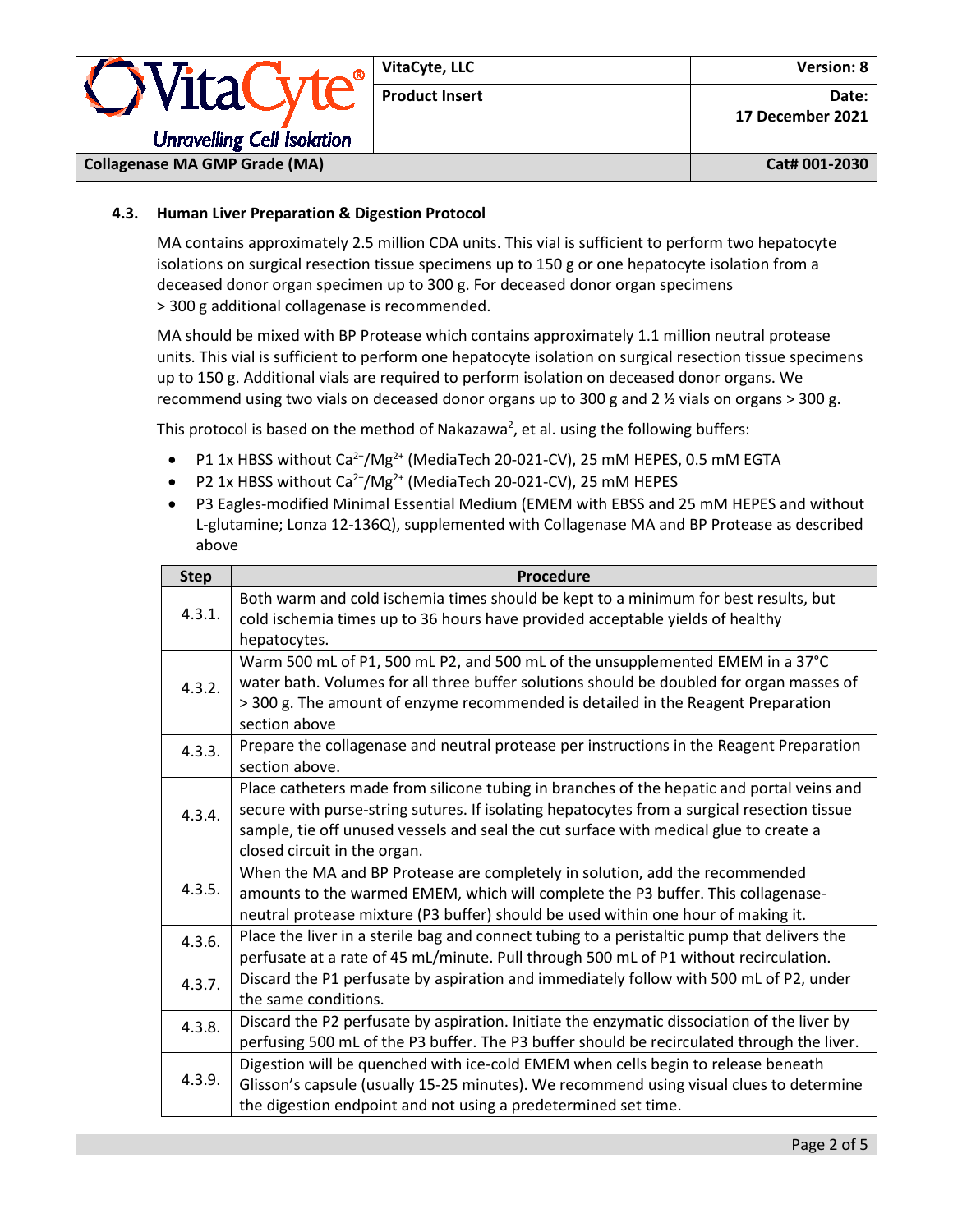

 $4.3.10$ . Cells should be washed, purified and cultured per user preferred protocols.

## **4.4. Rodent Digestion Recommendations**

**Rat** – Use 2,500 CDA U/mL of MA and 550 NP U/mL of BP Protease enzyme concentration in the digestion solution.

**Mouse** – Use 2,000 CDA U/mL of MA and 500 NP U/mL of BP Protease enzyme concentration in the digestion solution.

## **4.5. Digestion Optimization**

The recommendations made in this product insert represent the best guidance available based on experiences from product development activities and observations shared by users. Individual results may vary, and some optimization may be required to achieve the desired outcome. Moderate adjustments to the enzyme concentration can be made with the goal of improving stem cell yield or minimize cell damage leading to low viability. Other factors that can be adjusted include digestion time and the mechanical contribution by gentle agitation during digestion. Contact VitaCyte to discuss specific problems or optimization strategies.

#### **5. TROUBLESHOOTING**

- **5.1.** Many factors contribute to the successful isolation of cells from tissue and inadvertent oversight to any of these conditions may drastically reduce the yield and viability of target cell population. While far from a complete list, the guidance below may help identify commonly encountered problems. Contact VitaCyte if this guidance does not help resolve specific issues.
- **5.2.** Prolonged or Incomplete Digestion may be caused by:
	- Loss of enzyme potency (activity)
	- Incomplete enzyme rehydration during reconstitution
	- Inappropriate enzyme dilution
	- Presence of enzyme inhibitors
	- Low incubation temperature
	- Inefficient digestion solution perfusion
- **5.3.** Low Yield and/or Cell Viability
	- Prolonged organ warm ischemia time
	- Aggressive mechanical disruption
	- Extended incubation time
	- Elevated incubation temperature
	- Inappropriate enzyme dilution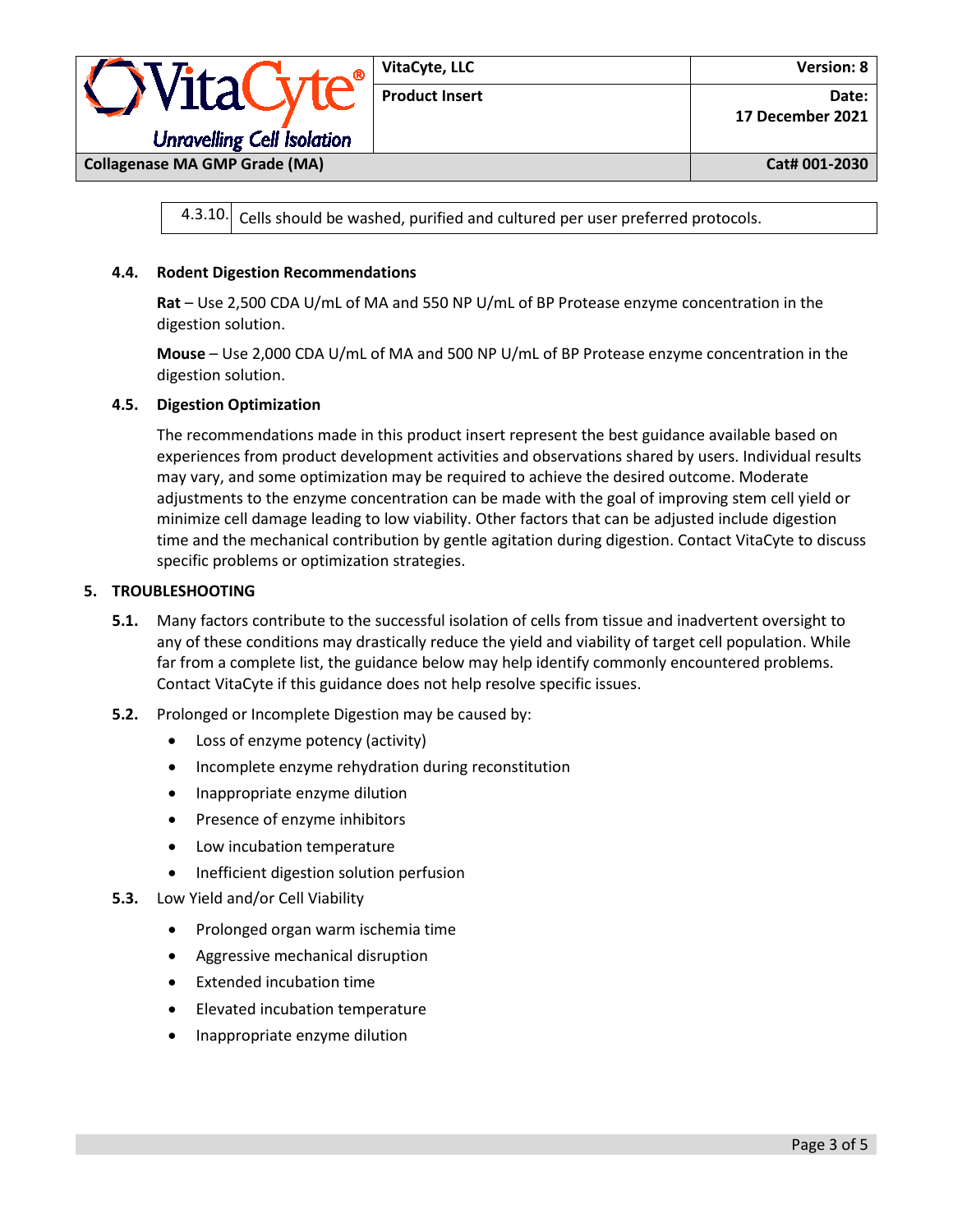

## **6. ADDITIONAL INFORMATION**

## **6.1. Intended Use & Regulatory**

MA is for ex-vivo use only to recover cells from tissue. Guidance for use of reagents in clinical cell transplantation procedures is governed by local Institutional Review Boards and regional Health Authorities. MA is manufactured in accordance with the principles for clinical trial material outlined in Guidance Document Q7 Good Manufacturing Practice Guidance for Active Pharmaceutical Ingredients published by the FDA and ICH in September 2016. This product is labeled as 'GMP Grade' to indicate the quality system and manufacturing facility are consistent with requirements set forth in the above document. Guidance for the qualification and acceptance of reagents used in cell therapy applications can be found in the USP General Chapter <1043> Ancillary Materials for Cell, Gene, and Tissue-Engineered Products. Further details can be found on the VitaCyte Commitment to Quality document available upon request.

## **6.2. Animal Origin**

No bovine derived animal products are used in any step of manufacturing of MA. This product is purified from culture supernatants of *C. histolyticum* that contain porcine gelatin and pancreatic enzymes derived from US and Canadian sources.

## **6.3. Manufacturing Summary**

Enzymes are purified from the culture supernatants results from the fermentation of native organisms. The purification processes use standard protein column chromatography and tangential flow filtration concentration and diafiltration techniques. The purification processes have been optimized to yield the highest purity attainable for each enzyme while minimizing undefined and contaminating protease activities. After characterization, the purified collagenases are sterile filtered in a qualified biosafety cabinet and aseptically dispensed into amber vials on activity units, lyophilized, sealed under vacuum then secured and labeled. The final lyophilized product is then further characterized to confirm each batch meets established specification ranges.

## **6.4. Activity Assessment**

VitaCyte relies on several biochemical tools to characterize and ensure the consistency of MA. The Pz-peptide substrate (Wünsch Assay) has historically been used to characterize collagenase activity<sup>4</sup>. While this assay has advantages in terms of reproducibility and historical precedence, it also has several limitations. The Wünsch Assay is strongly biased towards C2 and is not sensitive to the different molecular forms of C1. In addition, the substrate assesses the catalytic activity of the enzyme and does not assess the ability of collagenases to degrade native collagen. Degraded collagenases lacking a collagen binding domain are able to cleave the Pz-peptide substrate but are not functional in degrading native collagen. The Pz-peptide activity provides potentially misleading information about the ability of collagenase to isolate islets. The limitations of the Wünsch assay led to the development of a fluorescent microplate CDA using fluorecein isothiocyanate labeled calf skin collagen fibrils as substrate<sup>5</sup>. The intact molecular form of purified C1 with two collagen binding domains (~116kDa) has approximately 10-fold higher CDA when compared the CDA found with same amount of purified C1 containing only one collagen binding domain (~100kDa) or intact C2 (~114kDa).